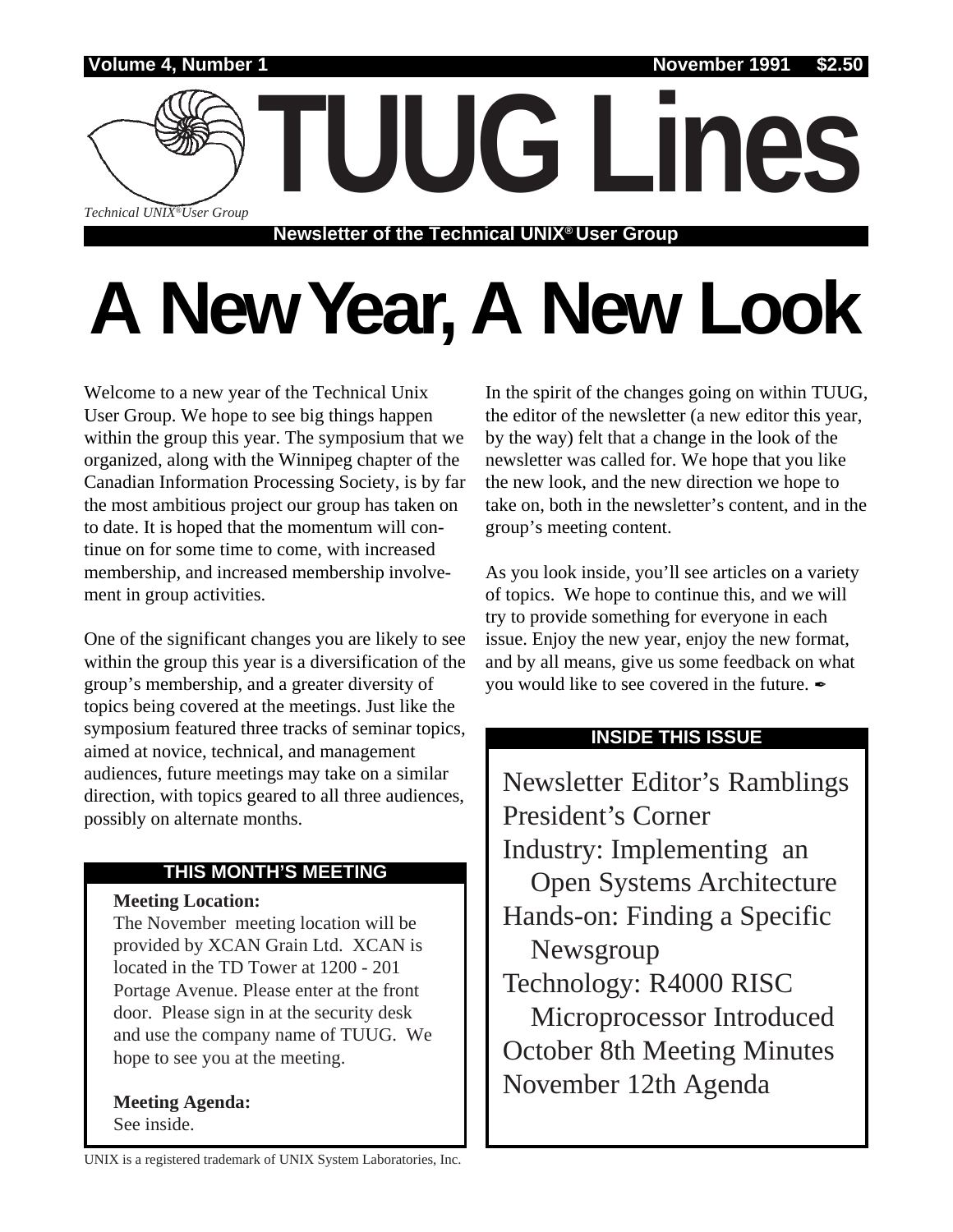# **From The Editor's Desk Top RAMBLINGS**

#### **By Gilbert Detillieux**

Well, here I go, on my first newsletter as editor. As I sit here typing and laying out text, selecting fonts, sizes, boxes, and so on, I'm wondering why I decided on a "new look" for the newsletter after all. What was wrong with the old look? Do I really have the time to be fussing with all this when I should be working on other things, like my symposium presentations? Is it really worth all the trouble?

But then, I've always felt that anything worth doing is worth doing well, and that goes for this newsletter too, both for content and presentation. The new layout, I hope, will be attractive, attention-grabbing, readable, and organized in such a way that information will be more quickly found.

#### **The 1991-1992 Executive**

| President:           | Susan Zuk              | (W) 788-7312   |
|----------------------|------------------------|----------------|
| Past President:      | <b>Eric Carsted</b>    | 1-883-2570     |
| Vice-President:      | Richard Kwiatkowski    |                |
| Treasurer:           | Rick Horocholyn        |                |
| Secretary:           | Roland Schneider       | 1-482-5173     |
| Membership Sec.:     | Allan Moulding         | 269-8054       |
| <b>Mailing List:</b> | Gilles Detillieux      | 489-7016       |
| Meeting Coordinator: | Eric Carsted           | 1-883-2570     |
| Newsletter editor:   | Gilbert Detillieux     | 489-7016       |
| Information:         | Susan Zuk              | $(W)$ 788-7312 |
|                      | (or)Gilbert Detillieux | 489-7016       |

#### **Our Address**

**Technical UNIX User Group P.O. Box 130 Saint-Boniface, Manitoba R2H 3B4**

**Internet E-mail: tuug@cs.umanitoba.ca** As you look at the cover page, you'll quickly find the summary of the newsletter's content, all the details you need about the location of the next meeting, and any other important story or news items. Page headings will help you quickly identify the general focus of each article. I hope to include in each issue at least one article aimed at each of our three audiences: technical, novice, and management.

This is where you, the readers, come in. In order to meet your needs, I need to know what you want to see. Please send me articles, news items, letters (even if it's just to complain about the new look), or anything else you'd like to see in print. Remember, this is *your* newsletter, I just compose it.  $\mathcal I$ 

#### **Copyright Policy and Disclaimer**

This newsletter is ©opyrighted by the Technical UNIX User Group. Articles may be reprinted without permission, for non-profit use, as long as the article is reprinted in its entirety and both the original author and the Technical UNIX User Group are given credit.

The Technical UNIX User Group, the editor, and contributors of this newsletter do not assume any liability for any damages that may occur as a result of information published in this newsletter.

#### **Group Information**

The Technical UNIX User Group meets at 7:30 PM the second Tuesday of every month, except July and August. The newsletter is mailed to all paid up members one week prior to the meeting. Membership dues are \$20 annually and are due at the October meeting. Membership dues are accepted by mail and dues for new members will be pro-rated accordingly.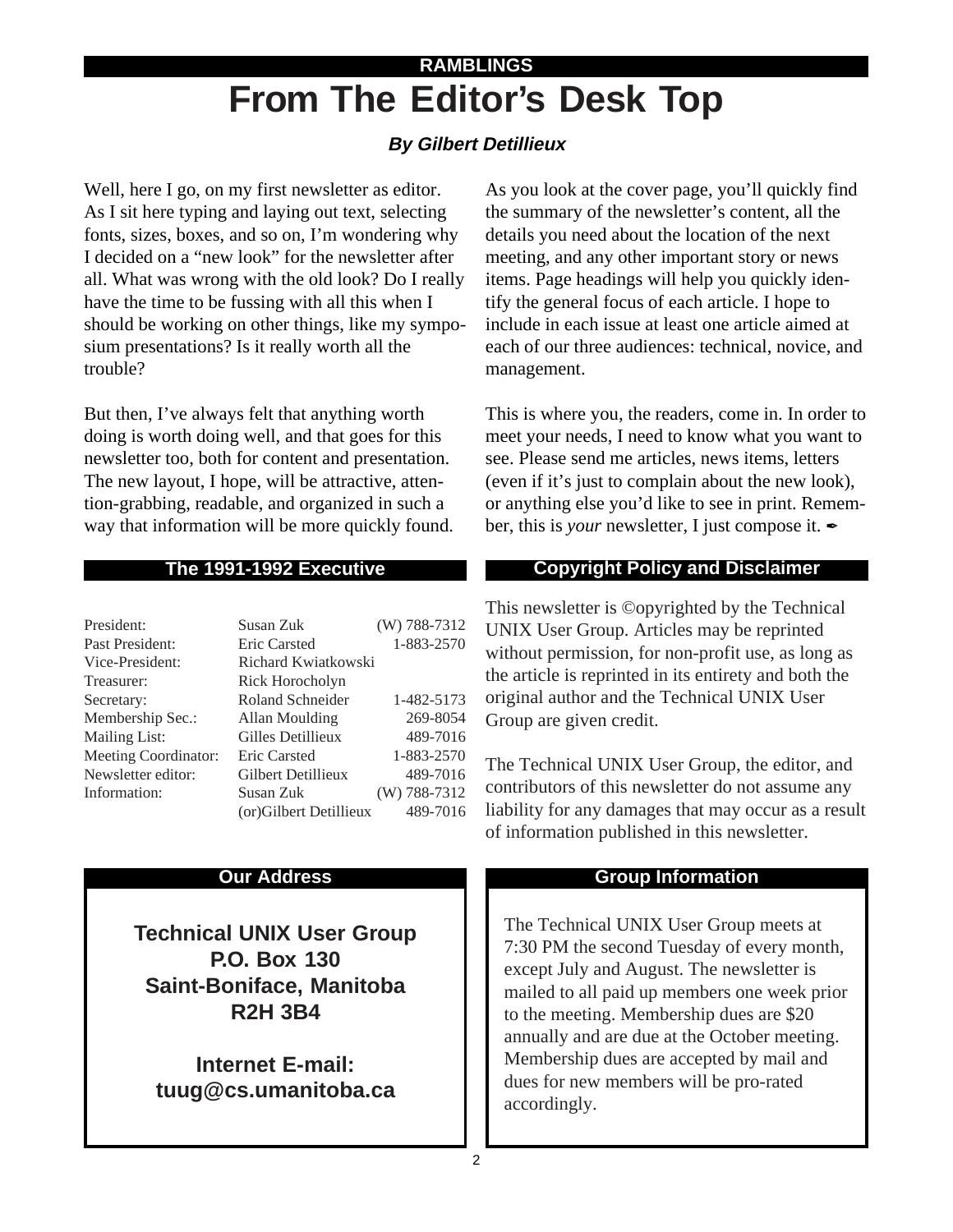# **PRESIDENT'S CORNER Welcome to a New TUUG Year**

#### **By Susan Zuk, President**

Welcome to a new TUUG year!! We plan to bring you a year filled with interesting meetings and some fun thrown in for good measure. Watch for a schedule of events in upcoming newsletters. I would also like to welcome the new 1991–92 executive. The December newsletter will include an introduction of the this year's executive members. If you are interested in helping and volunteering some time to the group please contact any of the executive. We always can use a helping hand. Also, if you have a topic which you would either like to present or would like presented give Eric Carsted, our Meeting Coordinator a call.

I would like to provide you with some information about the group. The Technical UNIX User Group was founded in the fall of 1986 (This is our 5 year Anniversary). It was thought that UNIX was starting to be a growing concern in Winnipeg and it was felt that there was a need for sharing of information. Meetings were held at the Basic Medical Sciences Building at the Health Sciences Centre and we had gatherings of about 6 to 8 people on the second Tuesday of every month. UNIX was quite unknown in Winnipeg and so the group remained basically "underground."

In the past year, there seems to be an upsurge of interest in UNIX as well as in the user group. UNIX has shown itself to be a viable alternative and Winnipeg UNIX installations are growing. Our organization is also experiencing a fast growth rate. Phone calls are quite frequent and membership

is on the rise. With this being the case, we thought that Winnipeg was ready for a UNIX Symposium. Well, it looks like we were right! The response from vendors, the community (volunteers) and registrants has been overwhelming. The theme of Open Systems is a popular topic. Trying to come to grips with the meaning of Open Systems can be exasperating. We hope to help you obtain a clearer understanding of this new buzz phrase at the show as well as in the article featured in this newsletter. I hope you are taking advantage of this opportunity to gain knowledge in this area especially when it is provided right in this city. See you there!!

I would like to thank the following people for their involvement and commitment to bringing this symposium to you. Time is such a precious commodity and these people have given endless hours in attending meetings, offering opinions and providing much needed help. Hats off to Jim Medill, Bary Finch, Kathy Norman, David Young, Eric Carsted, Patrick Chan, and Kirk Marat. An extra special thanks to a few very important people: Richard Kwiatkowski for helping with advertising and always giving his best, Al Hykaway for being a great co-chair and agreeing to have CIPS collaborate with our group, and Gilles and Gilbert Detillieux who were always there when a hand or shoulder was required and also for being great friends. I would venture to say that it has been a job well done.  $\mathcal I$ 

# **Year-End Financial Statements**

*October 1990 to September 1991* **By Gilles Detillieux, Treasurer**

|                                                             | <b>Mar</b> '91   | Sep '91         |
|-------------------------------------------------------------|------------------|-----------------|
| Assets:<br>bank account<br>cash on hand                     | 899.13<br>76.00  | 889.77          |
| Liabilities:                                                | 975.13           | 889.77          |
| accounts payable<br>- postage<br>- paper                    | 105.58<br>9.77   | 346.39<br>32.05 |
| Total<br>Equity:<br>net income to date<br>retained earnings | 115.35           | 378.44          |
|                                                             | 426.15<br>433.63 | 77.70<br>433.63 |
|                                                             | 859.78           | 511.33          |
| Total Liabilities + Equity                                  | 975.13           | 889.77          |

#### **Income and Expenses**

|                      | <b>Mar</b> '91 | Sep '91* |
|----------------------|----------------|----------|
| Income:              |                |          |
| membership dues      | 596.00         | 622.00   |
| Expenses:            |                |          |
| Christmas party      | 52.61          | 52.61    |
| barbeque             |                | 75.94    |
| bank service charges | 1.89           | 2.52     |
| postage              | 105.58         | 346.39   |
| stationery           |                |          |
| - envelopes          |                | 34.79    |
| - paper              | 9.77           | 32.05    |
| Total                | 9.77           | 66.84    |
| Total expenses       | 169.85         | 544.30   |
| Net income           | 426.15         | 77.70    |
|                      |                |          |

\* Sep '91 income and expenses are for whole year (Oct - Sep)

————————————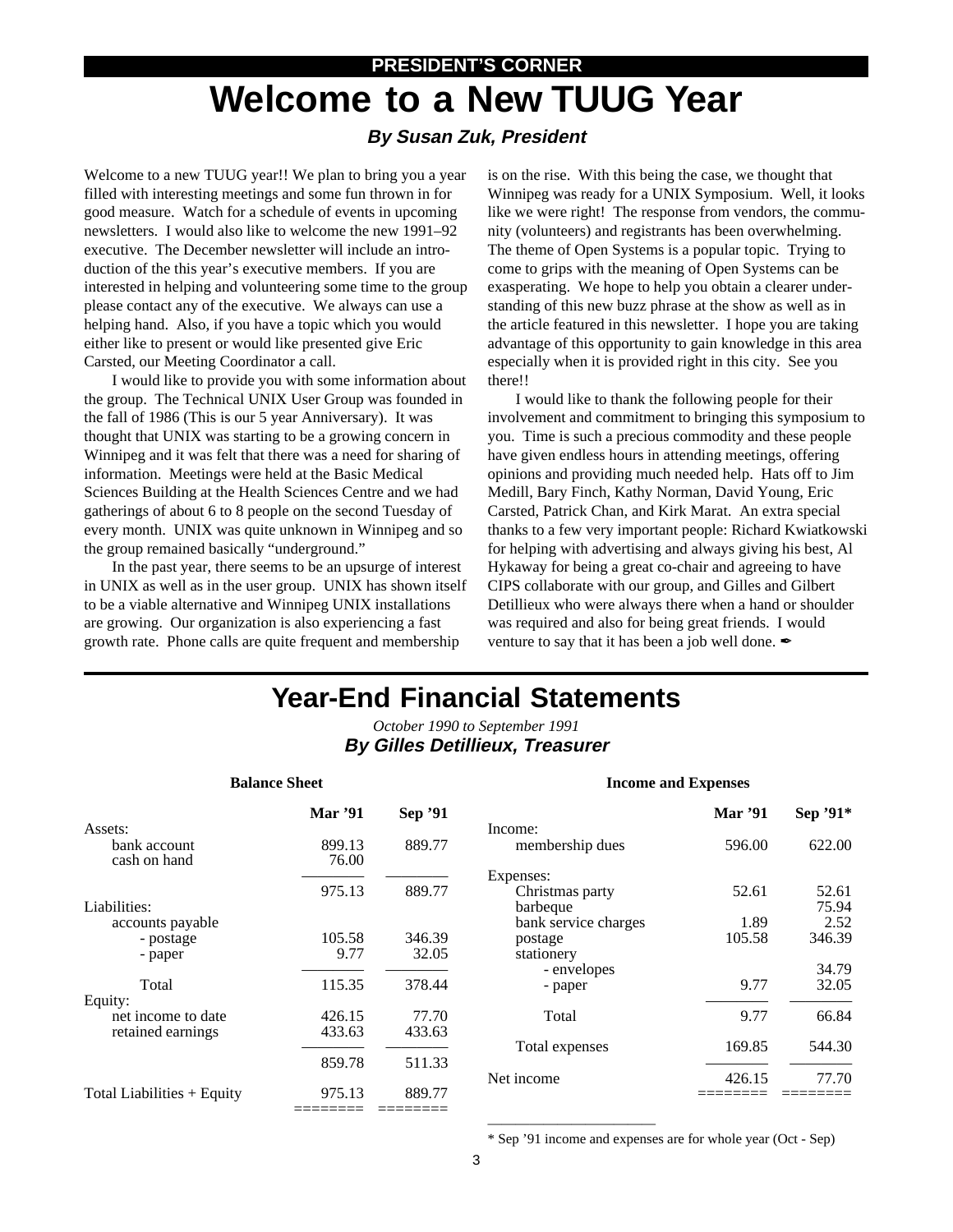#### **INDUSTRY**

# **Implementing an Open Systems Architecture**

*The idea of Open systems has drawn the attention of the entire computer industry. Strategies for Open Systems examines ways to begin building them.*

#### **By Burnes Hollyman and Lyle Anderson**

*Reprinted with permission from the January 1991 issue of CommUNIXations, published by UniForum.*

#### **Consideration and Commitment**

Unix vendors, developers and other supporters have been promoting the cause of open systems for some time now. They see organizations moving to open systems as in effect adopting a new paradigm in information technology. This new approach would be based on client/server architectures, network computing, industry standards, graphical user interfaces and engineered software development. It would replace the old paradigm of proprietary solutions that periodically must be replaced or expensively upgraded; centralized processing by large, monolithic computers; and character-based dumb terminals on the user end.

Until now, evidence that this shift is occurring has been anecdotal and sporadic. However, the Strategies for Open Systems program, sponsored by UniForum, X/Open and DMR Group and conducted by DMR, has found substantial proof that not only is this change under way, it is being driven by business needs.

The study reveals that growing numbers of organizations are adopting open systems to reduce hardware, software and support costs; to manage the risk of being locked in to any one vendor; and to achieve a more rational procurement process. The evidence is strong that substantial benefits are actually being achieved in these areas.

The emerging drivers for open systems go far beyond the traditional view of benefits. The project team found strong indications that computing's first paradigm shift is driven by a business need for more flexible, powerful, integrated architectures that can meet a new set of business requirements.

The study identifies a growing group of organizations that seek to use informations technology to improve effectiveness of products and services; to link with customers and suppliers; and to improve the effectiveness of their managers and professionals.

The survey of 2,375 U.S. establishments having more than 50 employees found significant business payoff associated with the adoption of open systems. The study quantifies important links between business drivers for competitiveness and technical innovation through the use of open systems. For example, where technology investment is driven by business needs such as improved customer communication or faster decision-making and new product delivery time, open systems and UNIX are used about twice as often as in the general population.

Business effectiveness needs also drive investment in many innovative technologies such as major new applications, heterogeneous networks and advanced development methods. In turn, use of these new technologies is a predictor of open systems adoption and UNIX use.

While the group of open systems adopters is growing, it remains small. To paraphrase Mark Twain on weather, "Everybody is talking about it but nobody is doing anything about it." That is, open systems policy as a high-level architectural commitment does not yet exist widely. The study shows that most organizations using open systemsbased technology do not say they have adopted open systems standards.

For example, although UNIX was found in 24 percent of surveyed establishments, only 6 percent say they have adopted open systems standards. This finding is more surprising in light of the fact that 55 percent of respondents agree or agree strongly that they would use open systems technologies if they communicated well with their existing systems and applications. SImilarly, 42 percent agree or agree strongly that open systems are important to them. And 23 percent agree or agree strongly that open systems standards will be widely used in their industry.

Only two markets, data processing and the federal government, stand out as having a sizable penetration of early adopters. However, consideration of an open systems policy has occurred in 15 percent of all establishments.

#### **Standards and Savings**

While many companies have purchased UNIX-based solutions, the DMR project team found through case study and qualitative research that UNIX is often selected for immediate reasons, such as the best application solution being available on a UNIX platform or better price/performance in a UNIX solution than in a proprietary offering. This rationale is different than making an architectural commitment to open systems.

However, once UNIX gets its "foot in the door," the door is likely to stay open. Adopters of standards or standard technologies find benefits that then raise the broader question of company architecture. When a company decides to move to a standards-based architecture, it typically justifies doing so by reducing or avoiding costs in hardware, software and personnel.

**Hardware.** Various hardware savings were identified by users:

*Increased leverage in the bid cycle.* A competitive Request for Proposal that stipulates standards permits a more level playing field, basing competition on price.

*Scalability.* As hardware requirements increase, an open architecture allows hardware upgrading on an incremental basis instead of swapping out an entire proprietary solution.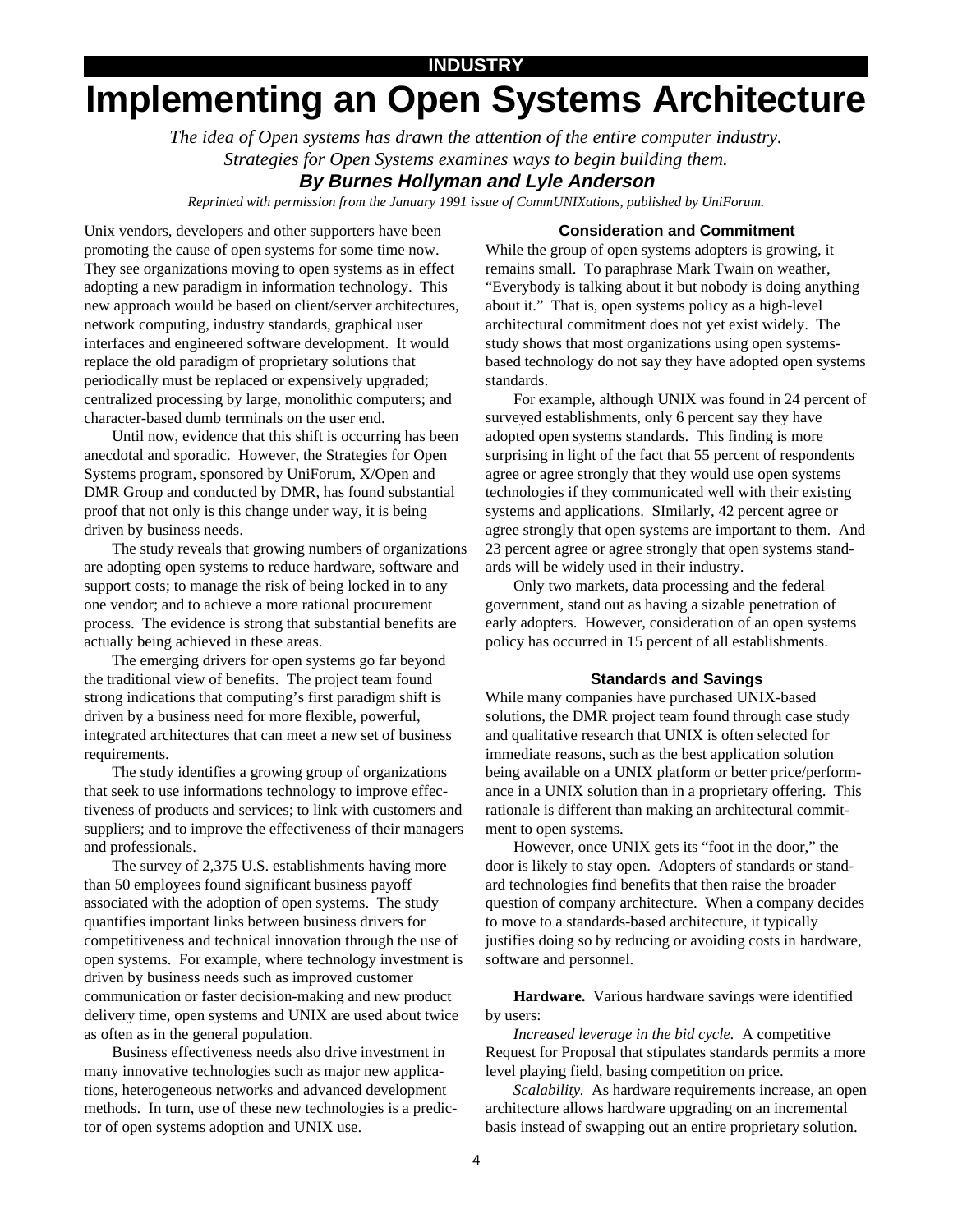*Reduced service and maintenance costs.* With simplified vendor environments and commodity parts, open systems reduce the overall costs of service and maintenance.

*Reduction in vendor diversity costs.* An enormous amount of organizational time and expense is dedicated to maintaining diverse environments. These costs include skill, personnel and maintenance as well as actual time spent in meeting with various vendors. Open systems reduce these costs.

*Reduced migration costs.* One of the major reasons that users maintain proprietary environments is that migrating to other platforms is prohibitively expensive. A standardsbased architecture allows users to migrate between hardware platforms on a more timely basis.

**Software.** Users also identified significant savings in key software areas:

*Centralization and coordination of development.* Savings can be gained by eliminating repetitive rewriting and maintenance of diverse software environments.

*Application development.* Users are increasingly deciding to purchase standards-based "shrink-wrapped" solutions instead of developing customized solutions that do not offer sufficient incremental benefits relative to the large costs associated with development staffs, project cost overruns, training and overhead.

*Maintenance.* If an enterprise has to maintain many application environments with unique tools, techniques and personnel skills, reducing to a few environments may yield significant savings.

*Programming support across incompatible systems.* Major benefits can accrue if an organization can decrease the amount of overall programming support required to maintain diverse systems and applications.

*Preserved investment in a database.* One of the most significant areas where users are locked in by proprietary technology is the database. SQL-compliant interfaces allow diverse databases to interface without a prior database rewrite.

*Database design, data capture, entry and management.* In developing new databases, standards designed into open database activities permit greater flexibility and lower cost.

**Business and Human Costs.** Significant savings were found in a number of key business and human areas. In many instances, these benefits outweighed those derived through direct hardware or software cost savings:

*Job redesign and work processes.* When end users redesign customer service functions in conjunction with the introduction of new standards-based technology, organizations obtain major productivity gains.

*More time for business challenges.* When enterprises standardize and are not required to divert time to maintaining an installed base of diverse proprietary technologies, this time can be refocused on key business issues, such as how to serve the customer more efficiently.

*Training costs.* The DMR project team found notable

examples where training costs were reduced significantly as work flow and transactions were streamlined in association with the introduction of open systems.

*Personnel costs.* As a result of the introduction of standards-based environments, overall personnel costs were reduced.

#### **Architecture Planning**

Despite these factors, cost savings were not the dominant drivers for organizations that made the strongest commitment to standards-based architectures. These organizations concluded that standards were the only way to achieve powerful, flexible, client/server network computing architectures. They realized that no one vendor can solve all their information technology needs, nor can developing custom links between proprietary offerings. As a result, a shift is now occurring to an *architecture* that is owned by the enterprise rather than a *productecture* owned and controlled by a vendor.

To migrate to open systems, and enterprise must develop an entirely new approach to technology — that of standardsbased architecture planning. The project team concluded that the lack of such an approach is the key ingredient holding back open systems growth in advanced organizations.

Standards and open systems mean little if they are not related to an enterprise's overall technology architecture. A *multivendor environment* is characterized by distinct and unique environments that are required to work together at the enterprise level. This cooperation requires a high degree of technical and operational coordination. In most organizations, however, this occurs on a patchwork basis.

A standards-based architecture in an open systems environment offers the promise of allowing these diverse environments to interoperate effectively. A key characteristic of such an environment is the critical need for *regulated standards*. As standards continue to evolve, one of the challenges that organizations face is to define the minimum degree of standardization that will ensure the integrity of the architecture. This should be embodied in products and services that can be chosen and purchased as needed.

#### **Selecting Standards**

While it may be desirable to move toward products based on open standards, few products are currently available. The process of defining standards is complicated by the myriad assortment of de facto standards, de jure standards and socalled standard products offered today.

The challenge is to select the standards that will endure in commercially available products. The study suggests that a transition is occurring from proprietary products to ones based on open systems. But in many cases these products may be three or more years away from commercial availability.

Therefore, two major questions have to be dealt with in standards selection: Will the standards have a reasonable selection of commercially available products and services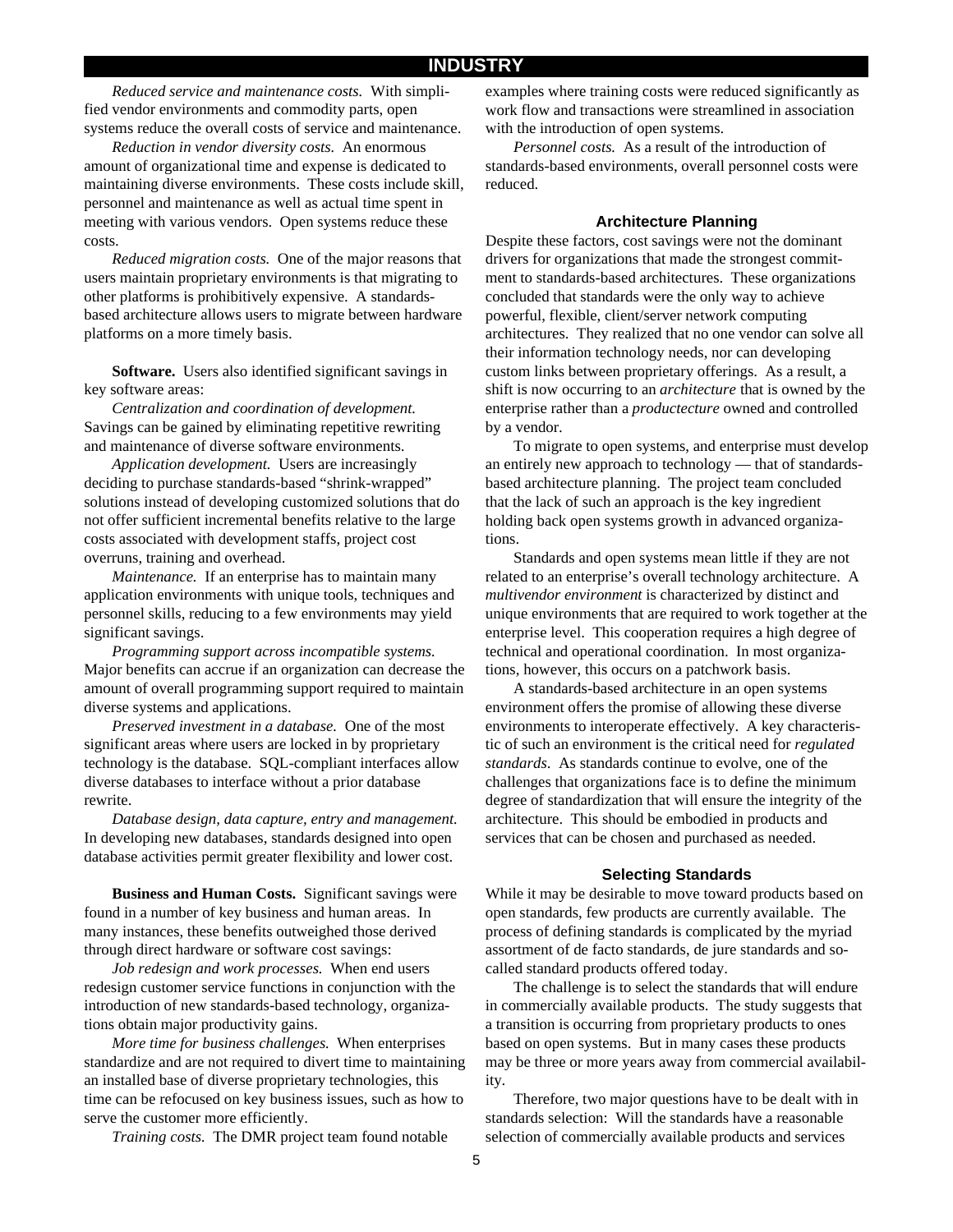that embody the standards? Will the selected standards support gradual migration of an organization's technology architecture to a more open environment? Likewise, can the standards support coexistence of open and proprietary solutions?

Unfortunately, these issued make the selection of standards a compromise between what can be done today and the promises of tomorrow. The result is a set of standards that will evolve over time. The architecture process is dynamic and changing constantly to address new business, technology and standards issues.

#### **Standards Issues**

Organizations cannot move to a standards-based architecture overnight. Because there are major obstacles in its path, migration occurs in phases. The following issues must be taken into consideration when planning a standards-based architecture:

● Embedded "legacy" systems must remain in place for some time, for reasons of investment or work-force resources.

• Open system products that implement de jure standards do not exist for many requirements.

● Proprietary solutions can provide effective price/performance solutions if the larger cost savings associated with implementation of open systems are not well understood.

• Implementing technological change is as much a cultural, organizational and political challenge as it is a technical process.

● Technical personnel define the information technology agenda without sufficient linkages to a process and business case in which business players set the agenda.

#### **Steps Toward Standards**

The greatest obstacle to implementing open systems is the lack of a planning and implementation process that identifies common requirements for standards-based systems. DMR Group has developed an approach to standards-based architecture outlined below:

**1. Architectural Framework.** First, sketch a general definition of the current environment and a direction for the target architecture. Develop architectural principles, organizational vision, policies, standards and guidelines. It is extremely important that the architectural principles are agreed upon by the various constituencies within the enterprise. This process should be driven by businessoriented professionals rather than technologists.

**2. Baseline Definition.** Inventory and document the current application and technology foundation. Categorize existing hardware and software, and attach application, hardware, software and business cost values to them.

**3. Target Architecture Definition.** Determine the fundamental issues concerning what standards should be adopted where and when. Calculate the cost savings or business benefits of the new architecture. Compare this to the existing architecture for business quantification of technology programs.

**4. Opportunity Identification.** Sort opportunities into payoff categories. Place a short-term focus on identifying one major project that will provide tangible benefits. Key this payoff project to business manager bonus programs to ensure its implementation success. The true test of an architecture comes when someone's compensation is tied directly to its success.

**5. Migration Options.** Develop alternatives for the new target architecture. This includes analyzing various implementation options. In general, conversions to open platforms are to be avoided. It makes more sense in cost benefits to build new applications on the new platform.

**6. Harvesting Benefits.** This step is a traditional implementation plan. It should provide a marked focus on short-term payoff programs, derived from the new standardsbased architecture. These are identified, categorized and, where appropriate, harvested. The project team adopted this approach because the 10-year strategy approach fails more than 90 percent of the time. Increasingly, businesses are seeking "fast-path," high-payoff solutions rather than longterm plans that are never implemented.

**7. Reality Testing.** Continually conduct stress tests of the new architecture to ensure that it works. Modify the architecture as the business, organization and technology change. Part of the process includes technology forecasting to "innovation-proof" the new target architecture.

Until now, open systems have been the special domain of government procurements. The time has come to move the concept of open systems as a high-payoff proposition into the mainstream of commercial information technology usage. This will occur only as information technology organizations are able to develop target architectures based on industry standards; to mix and match their proprietary environments with open ones; and to formulate migration strategies that enable incremental, cost-beneficial implementations of the new architecture.

Through the Strategies for Open Systems program, Over 120 commercial enterprises, government departments and technology suppliers are cooperating to develop a planning and implementation process whereby open systems can move beyond the 6 percent of adopters to become a mainstream reality.  $\mathscr{I}$ 

*Burnes Hollyman is director of emerging technologies consulting for Boston-based DMR Group. Lyle Anderson is DMR's national director of architectural consulting services. Both were key consultants and authors on the Strategies for Open Systems study.*

*Strategies for Open Systems is a multi-million-dollar syndicated program investigating open systems technologies, use, standards, problems and management. A major goal of the program is to clarify open systems directions and issues, based on primary research.*

*For more information, contact DMR Group, Inc., at (617) 695-1980.*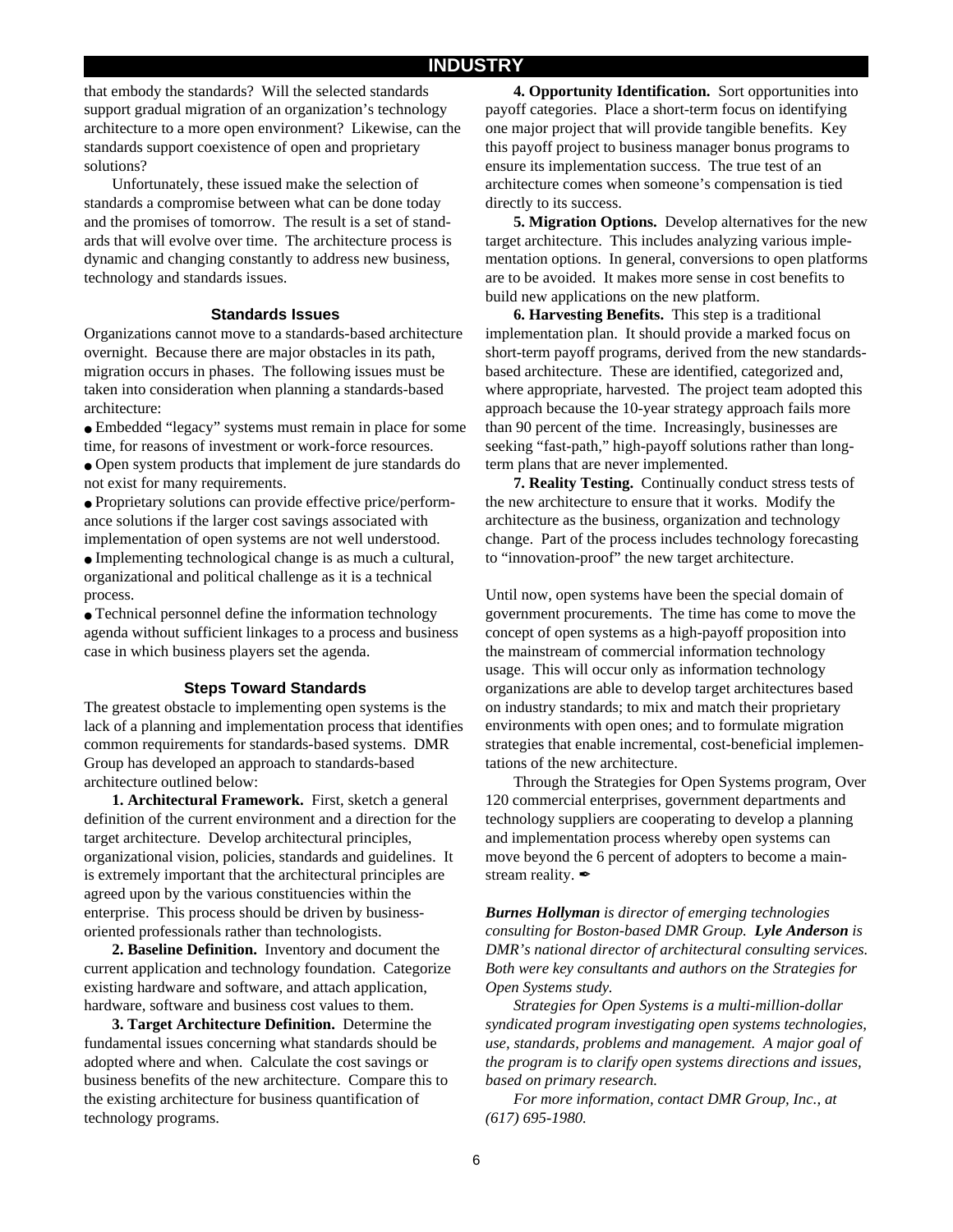# **HANDS-ON Finding a Specific Newsgroup**

*An excerpt from Navigating Usenet*

#### **By Dave Taylor**

*Reprinted with permission from the March 1991 issue of CommUNIXations, published by UniForum.*

While there are many different programs available by which to read the news (similar to the bewildering variety of different editors), a few packages are quite popular, especially *rn*, written by Larry Wall. Available through a number of sources, including user-contributed software libraries from various user groups and often UNIX vendors themselves, *rn* offers a blend of sophistication and easy interaction on a command-line-based interface.

To get a feel for how to wander through Usenet, let's look for any groups that talk about laptop computers. Start by simply invoking *rn*:

#### \$ **rn**

Trying to set up a .newsrc file-running newsetup... Creating .newsrc in /users/ demo to be used by news programs. Done.

If you have never used the news system before, you may find the articles in news.announce.newuser to be helpful. There is also a manual entry for *rn*.

To get rid of newsgroups you aren't interested in, use the *u* command. Type *h* for help at any time while running *rn*.

```
Unread news in general 1 article
Unread news in ba.announce 1 article
Unread news in ba.food 1 article
Unread news in ba.forsale 1 article
Unread news in ba.general 1 article<br>******** 1 unread article in gener
            1 unread article in general-
read now? [ynq]
```
Ynq signifies *yes*, *no* or *query*; the default is yes. At this point, you'll follow the suggestion on the third line, and user the *g* command to go directly to a specific newsgroup, in this case "news.announce.newusers."

\*\*\*\*\*\*\*\* 1 unread article in generalread now? [ynq] **g news.announce.newusers** 4 unread article in news.announce.newusers-read now? [ynq]

You can now use the  $=$  (summary) command to request a summary of the different articles unread in this group:

```
******** 3 unread article in
news.announce.newusers-read now? [ynq] = 580 Answers to Frequently Asked
Questions
581 USENET Software: History and Sources
582 List of Active Newsgroups<br>********  3 upread article i
              3 unread article in
news.announce.newusers-read now? [ynq]
```
The information presented by the summary is the article number and the subject of the article. You can read an article simply by typing the article number at the prompt:

\*\*\*\*\*\*\*\* 3 unread article in news.announce.newusers-read now? [ynq] **582**

This displays the first screenful of the article:

Article 582 (3 more) in news.announce.newusers From: spaf@cs.purdue.EDU (Gene Spafford) Newsgroups: news.announce.newusers Subject: List of Active Newsgroups Date: 8 Nov 90 17:51:02 GMT Organization: Purdue Univ.

[Most recent change: 8 Nov 1990 by spaf@cs.purdue.edu (Gene Spafford)] The following is a list of USENET newsgroups currently active as of Nov. 8, 1990. The groups distributed worldwide are divided into seven broad classifications: "news", "soc", "talk", "misc", "sci", "comp" and "rec". Each of these classifications is organized into groups and subgroups according to topic. "comp" Topics of interest to both computer professionals and hobbyists, including topics in computer science, software source, and information on hardware and software systems. "sci" Discussions marked by special and usually practical knowledge, relating to research in or application of the established -MORE- (14%):

You can now use the standard UNIX *grep* command by piping the article into the pattern searching command with the | command:

End of article 582-what next? [^Nnpq] **|grep laptop** comp.sys.laptops Laptop (portable) computers. End of article 582-what next? [^Nnpq]

You've finally arrived at "comp.sys.laptops." Now that you know the  $g$  — go to newsgroup — command, you can use that to move to that group directly, then use the  $=$  (summary) command to find out what articles are available. Via *q* you can quit back to the UNIX shell when you're done reading Usenet.

*Dave Taylor is president of Intuitive Systems, a consulting firm in Los Altos, CA, which specializes in internationalization, user interface design and software marketing. He is a contributing editor of* CommUNIXations*.*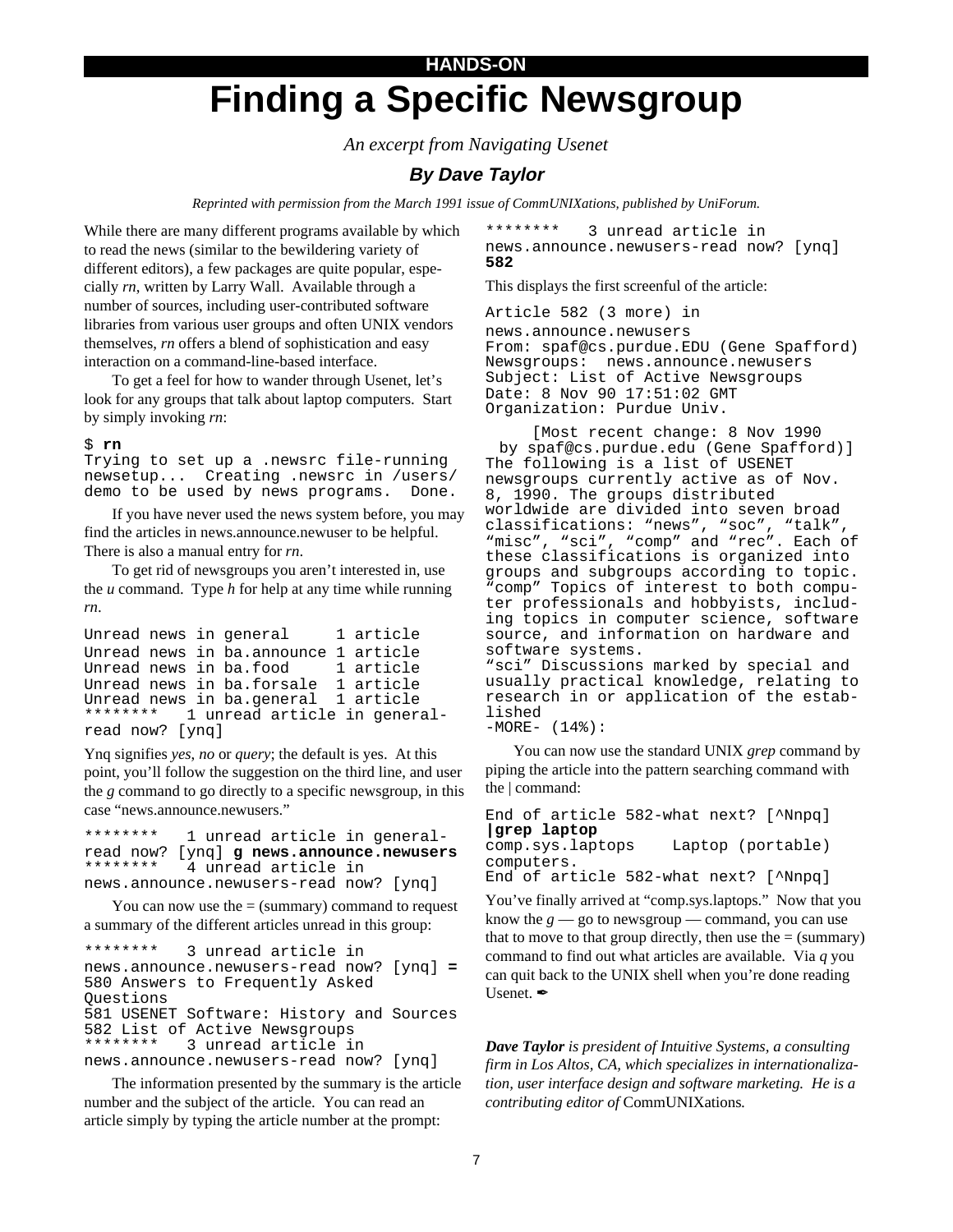#### **TECHNOLOGY**

# **R4000 RISC Microprocessor Introduced**

*R4000 to Vie as Standard for Mainstream Computing*

*Editor's note: The following is a press-release by MIPS Computer Systems, Inc., that recently appeared in the* comp.newprod *newsgroup. It is being included in the newsletter, verbatim, as the editor feels it documents a significant new technology, and as such, would be of interest to many group members.*

**San Francisco, Calif.—Oct. 1, 1991—**MIPS Computer Systems, Inc. and its five semiconductor partners today introduced the R4000™, the industry's first true 64-bit microprocessor. This third-generation, single-chip microprocessor runs at 50 MHz and is offered with three packaging options to provide customers with a choice of price and performance levels. Pricing and availability of the R4000 will be announced today by Integrated Device Technology, Inc., LSI Logic Corp., NEC Electronics, Inc., Performance Semiconductor Corp., and Siemens Components, Inc.

At the launch activities in San Francisco, three R4000 based demonstrations were shown. They included early versions of the two operating systems specified by the Advanced Computing Environment (ACE) initiative — Microsoft Corporation's Windows™ NT and The Santa Cruz Operation's SCO® Open Desktop® — and RISC/os™, MIPS' implementation of the UNIX® operating system. Today's system software demonstrations marked the first time Microsoft or SCO has publicly shown their ACE products on R4000-based systems, which are expected to be commercially available in mid-1992. The R4000 is the flagship component for Advanced RISC Computing (ARC) systems that will begin to appear next year.

"The R4000 is the highest performing, single-chip microprocessor available today, and as such, has already had a significant acceptance by our industry," said Robert C. Miller, MIPS chairman and chief executive officer. "To be competitive in open systems, customers must be provided with freedom of choice. Because of MIPS' semiconductor licensing arrangements, and the ACE initiative's drive to support industry standards, customers are no longer tied to a single vendor for components or systems. In addition, the tremendous power contained in the single chip R4000 will give customers innovative software and hardware choices they never dreamed possible."

The ACE initiative promotes a broadly supported, standards-based open computing environment for a new class of advanced computers. Key elements include support for two hardware platforms — MIPS and Intel microprocessors — and the operating systems from Microsoft and SCO. Nearly 200 systems, software and semiconductor companies have joined the ACE initiative to date.

**Performance** The 1.3 million transistor R4000 is driven by a 50 MHz clock, which is used internally to operate a 100 MHz superpipeline. Because the chip is designed for high clock rates, MIPS plans to scale performance to higher clock rates in the future.

The R4000 is offered in three versions tailored for multiple price/performance points:

- R4000PC, which supports primary on-chip cache, is a 179pin PGA (pin grid array) package targeted for the low-cost desktop, low-end server and embedded control markets.
- R4000SC, with secondary cache for uniprocessing applications, is offered in 447-pin PGA or LGA (land grid array) packages. It is intended for high-performance desktops and servers.
- R4000MC, with multiprocessing features and secondary cache, is available in a 447-pin PGA or LGA package.

Based on simulations of the SPEC benchmark suite, R4000 performance ranges from 40 SPECmarks for the R4000PC to 60 SPECmarks for the R4000SC and R4000MC. The simulation results are based on the use of development tools and compilers provided by MIPS. Performance results can vary based on the range of possible system configurations, from low-cost desktop to highperformance multiprocessing products. Comparable SPECmark performance today has been achieved only from competitors' implementations that range from five to nine chips, rather than a single chip.

The R4000 design has been optimized for integer performance, while providing excellent floating point performance. The result will be a broad range of systems that are well suited to both technical and commercial applications. Simulations of the SPEC benchmark suite on the R4000PC yield integer performance of 40 SPECint, while floating point performance is roughly 10 percent higher. Integer performance for the R4000SC and R4000MC is 55 simulated SPECint, while floating point results yield over 65 simulated SPECfp.

The R4000 integrates all necessary CPU components onto a single chip, including the 64-bit integer processor, 64 bit floating point coprocessor, memory management unit, 8 kilobyte instruction cache, and 8 kilobyte data cache, control and management facilities for primary and secondary cache, and full multiprocessing capabilities.

**Transition from 32- to 64-Bit Computing** Historically, the transition from 8- to 16-bit computing, then 16- to 32-bit computing has caused difficulty for microprocessor, software and system designers. With today's most advanced systems and applications fast approaching the maximum address capability of 32-bit devices, and mainstream applications expected to exceed this level by mid-decade, MIPS has incorporated 64-bit capabilities into the R4000 to ease the next transition.

The key benefit of 64-bit processing is to simplify a computer's ability to address large amounts of information — a feature that will greatly ease software programming and accelerate development of increasingly complex applications.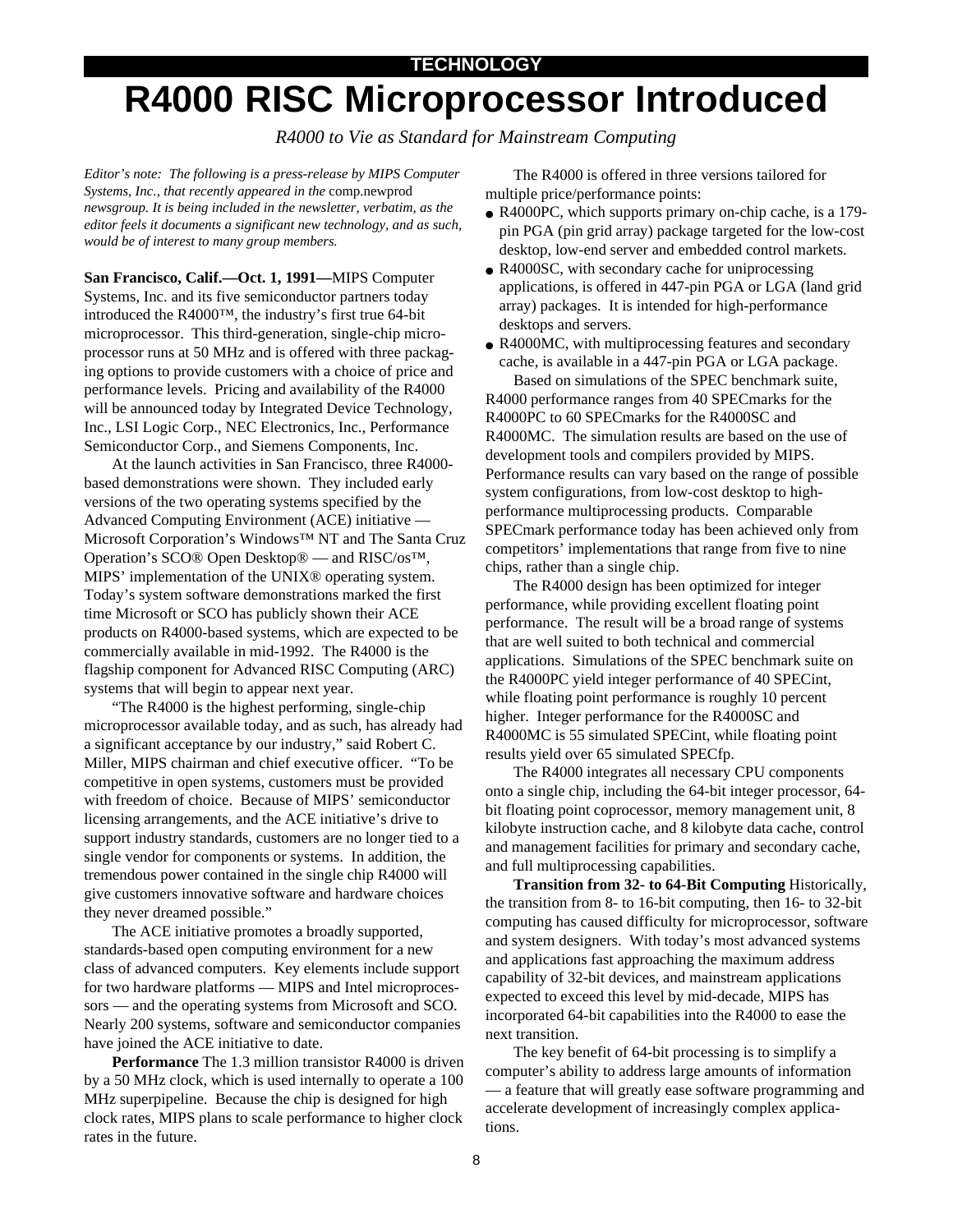#### **TECHNOLOGY**

As the first true 64-bit microprocessor, the R4000 offers 64-bit characteristics across the board: 64-bit generalpurpose registers, 64-bit operations, 64-bit virtual addresses for memory management, and 32 double precision floating point registers. This 64-bit capability has been achieved while maintaining full binary capability with existing 32-bit applications.

**Ease of Design** The R4000 includes configurable options in the secondary cache and system interfaces so board designers can build low-cost systems today, yet take advantage of frequency increases in the future. For example, a system designed for a 50 MHz R4000 can be upgraded to use future, higher frequency R4000 microprocessors without board modification.

**Multiple Pin-Compatible Suppliers** The R4000 is being manufactured by five semiconductor companies worldwide, each of which manufacture and market functionally identical, pin-compatible microprocessors. This is intended to assure multiple sources of supply in high volume at competitive prices.

As with previous generations of its microprocessors, MIPS provides a single design to the semiconductor partners, which is optimized for their respective process technologies. When components are available, MIPS tests and certifies the resulting product from each partner. In addition, each company has the right to design derivative products that serve a variety of market needs. These global sources have provided customers with a wide variety of MIPS RISC microprocessor solutions since 1989.  $\mathscr{I}$ 

#### *For more information:*

*Joanne Hasegawa, MIPS Computer Systems, (408) 524-7164 Colleen Martell, Franson, Hagerty & Associates, (408) 453-5220*

*R4000 is a trademark of MIPS Computer Systems, Inc. Windows NT is a trademark and Microsoft is a registered trademark of Microsoft Corp. SCO and Open Desktop are registered trademarks of The Santa Cruz Operation, Inc. UNIX is a registered trademark of UNIX Systems Laboratories, Inc.*

### **Semiconductor Partners' Quotes in Support of the R4000 Introduction**

"IDT looks forward to developing a new family of processors based on the R4000 architecture, much like we did with the R3000. These new derivative products will further expand the price-performance range for the R4000, and allow us to target specific applications. IDT introduced several R3000 derivatives that allowed embedded systems to be designed at a low cost, using MIPS R3000 softwarecompatible processors, such as IDT's R3001™ or R3051™ with integrated cache. The R4000 will become the next standard platform from which IDT will offer the user an exciting migration path."

John Payne, President, Integrated Device Technology, Inc.

"The R4000 is the first microprocessor offering multiprocessing capabilities for the general-purpose computing marketplace. This third-generation MIPS RISC microprocessor will enable systems designers to gain higher performance from single-chip desktop solutions through multiprocessing solutions more easily and quickly than ever before. LSI Logic will support such applications with processors, chipsets and high-end ASICs."

Wilfred J. Corrigan, Chairman and Chief Executive Officer, LSI Logic Corporation

"The R4000 architecture represents a revolution in the microprocessor arena. This microprocessor has combined all the necessary functions onto a single die enabling users to build low-end PCs to high-end multiprocessing systems. Our technology will run at the performance required by our customers. Because it is available from multiple vendors, it

gives freedom of choice to the end user. The combination of these factors will make this CPU the de facto standard for advanced computing of the nineties."

Dr. Hajime Sasaki, Senior Vice President, NEC Corporation

"Performance Semiconductor believes the R4000 with its three package configurations will cover the broadest spectrum of applications for any microprocessor — from lowcost desktop machines to supercomputers. The R4000 PC will give an unparalleled fixed and floating point performance combination at a very modest cost. We anticipate that the R4000SC and R4000MC with their secondary cache support for uniprocessor and multiprocessor applications, respectively, will gain a very large share of the desktop workstation, desktop server, and parallel processing market in the near term, and become the dominant microprocessor technology in the '90s."

Thomas A. Longo, President and Chief Executive Officer, Performance Semiconductor Corporation

"The true 64-bit R4000 microprocessor offers extended resources for a new generation of applications to handle high-quality image, video information and large databases. With the availability of the new single-chip R4000, applications benefitting from 64-bit flat addressing and 64-bit integer operations can operate next to 32-bit programs that run on earlier 32-bit R3000 processors."

Dr. Karl Heinz Annecke, Senior Director, Microprocessor Components, Siemens Semiconductor Group